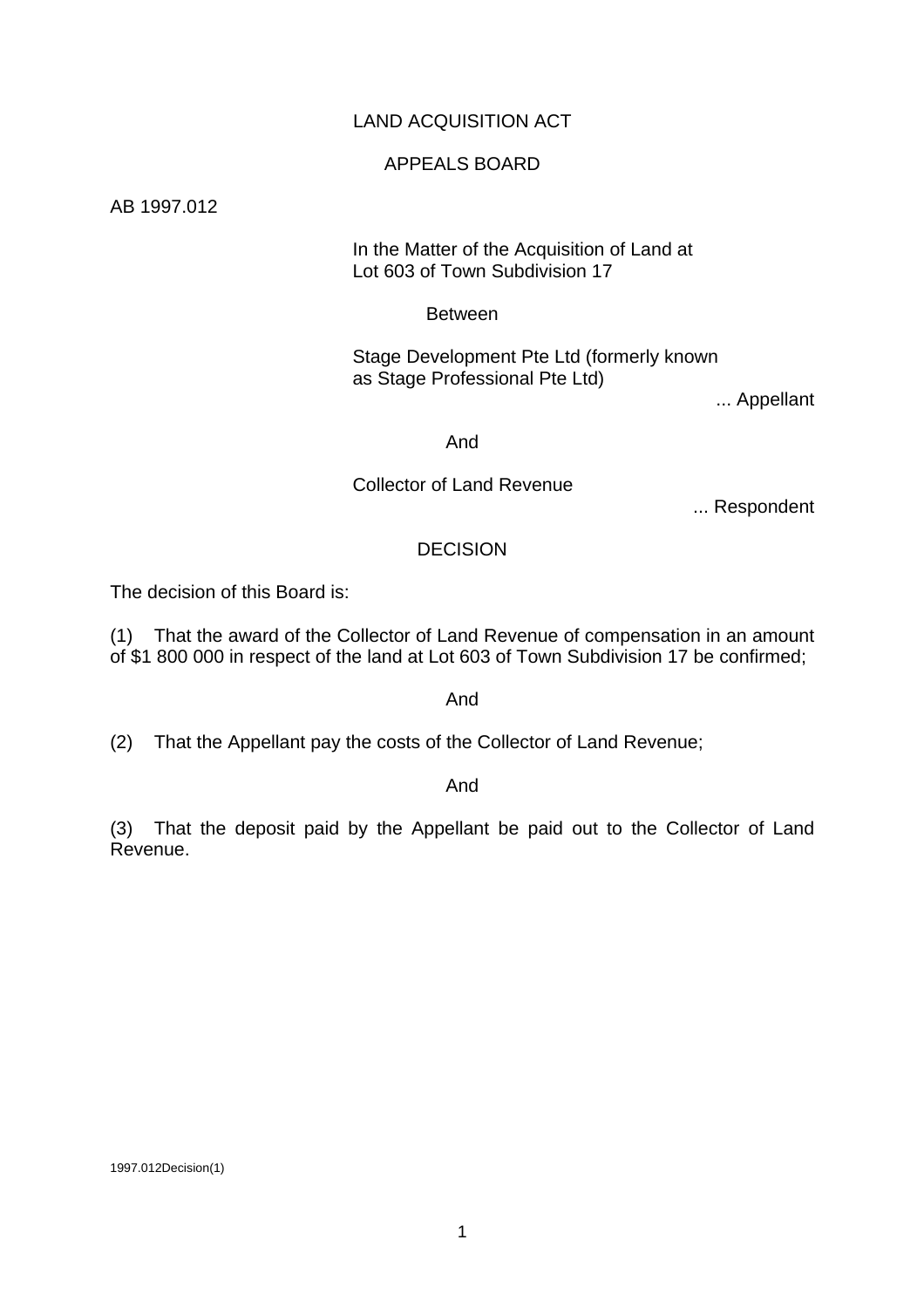# BRIEF STATEMENT OF REASONS

The reasons for the Decision/Order are:

# *Appeal*

(1) On 4 March 1996 a notification was published in the *Gazette* under s 3(1) of the Land Acquisition Act that the land at Lot 603 of Town Subdivision 17 was likely to be needed for a public purpose. On 28 June 1996 ("acquisition date") a declaration under s 5 in respect of the same land was published in the *Gazette*. The Appellant was then the proprietor of a leasehold estate in the acquired land for the unexpired residue of the term of 99 years from 7 August 1947 and is an interested person. As at the acquisition date the term would have had about 50 years more to run.

(2) At the inquiry held under s 10 the Appellant made a claim of \$10 000 000 for compensation for the acquired land. The Respondent ("Collector") found that the market value of the acquired land as at 1 January 1995 was \$1 800 000 and on 31 January 1997 made an award of compensation in that amount.

(3) The Appellant appeals against the award on the ground that is inadequate. In its petition of appeal it claims \$4 500 000 for the market value of the acquired land and \$800 000 for "re-location and re-installation costs". Mr Michael Hwang of counsel for the Appellant said that this was a claim for reasonable expenses under s 33(1)(e). No claim for any re-location or re-installation cost or for such expenses had at any time been made until the amended petition in this appeal was filed nearly a year after the original petition was filed.

# *Compensation*

(4) Section 33 of the Act provides:

(1) In determining the amount of compensation to be awarded for land acquired under this Act, the Board shall ... take into consideration the following matters and no others:

- (a) the market value
	- $(i)$  ...

 (C) as at 1st January 1995 in respect of land acquired on or after 27th September 1995;

 (ii) as at the date of the publication of the notification under section 3(1) if the notification is, within 6 months from the date of its publication, followed by a declaration under section 5 in respect of the same land or part thereof; or

 (iii) as at the date of publication of the declaration made under section 5,

whichever is the lowest;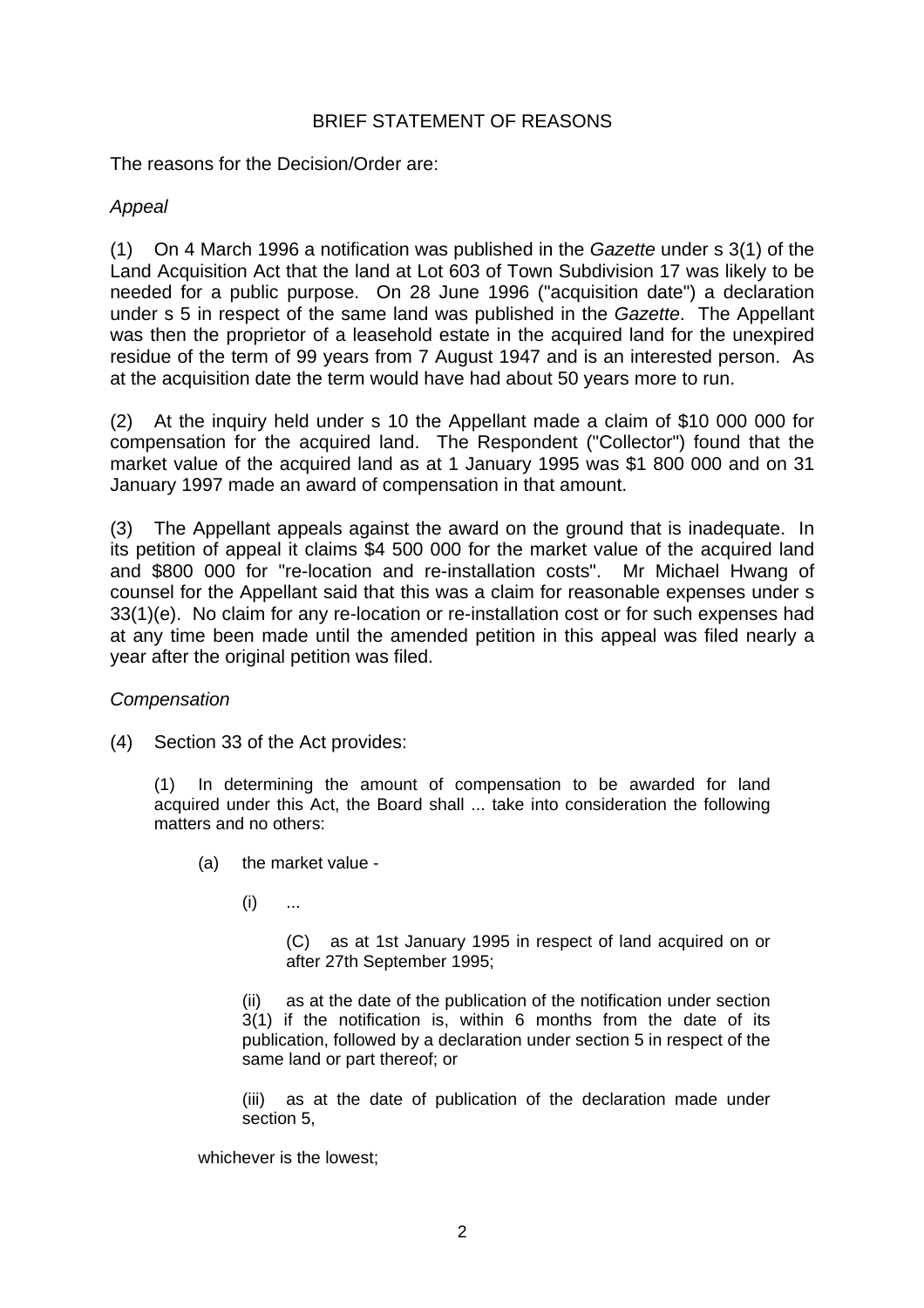(e) if, in consequence of the acquisition, [the person interested] is compelled to change his residence or place of business, the reasonable expenses, if any, incidental to that change;

…

...

(5) For the purposes of subsection (1)(a) -

...

(e) the market value of the acquired land shall be deemed not to exceed the price which a bona fide purchaser might reasonably be expected to pay for the land on the basis of its existing use or in anticipation of the continued use of the land for the purpose designated in the Master Plan, whichever is the lower, after taking into account the zoning and density requirements and any other restrictions imposed under the Planning Act and any restrictive covenants in the title of the acquired land, and no account shall be taken of any potential value of the land for any other more intensive use ....

(as it was in force as at the acquisition date)

(5) The notification under s 3(1) was within 6 months of its publication followed by the declaration under s 5 and it was not in dispute that the market value as at 1 January 1995 was the lowest for the purpose of s 33(1)(a). It was also agreed between the parties that as at the acquisition date the acquired land was zoned "Residential" under the Master Plan.

#### *Acquired Land*

(6) The acquired land comprises 960.2sm of land at Lot 603 of Town Subdivision 17 together with a single storey building on it known as 69 Boon Keng Road. On 18 January 1955 written permission was given under the Singapore Improvement Ordinance (repealed) to use Lot 264 of Town Subdivision 17 "for industrial purposes to contain a store". Lot 264 has since been subdivided into Lots 602 and 603. Lot 602 (with which this appeal is not concerned) is a strip of land measuring about 65sm at the North-West boundary of the acquired land.

(7) The Appellant purchased the acquired land for \$1 110 000 in 1991 and since then had carried on its business there until sometime after the award was made. As at the acquisition date the business of the Appellant was that of providing theatrical and entertainment services and marketing lighting and sound systems and for the purpose of its business the acquired land was used as a warehouse and showroom where sales were conducted.

#### *Market Value*

(8) Mr Tan Keng Chiam of Chesterton International Property Consultants Pte Ltd testifying for the Appellant referred to the following sales: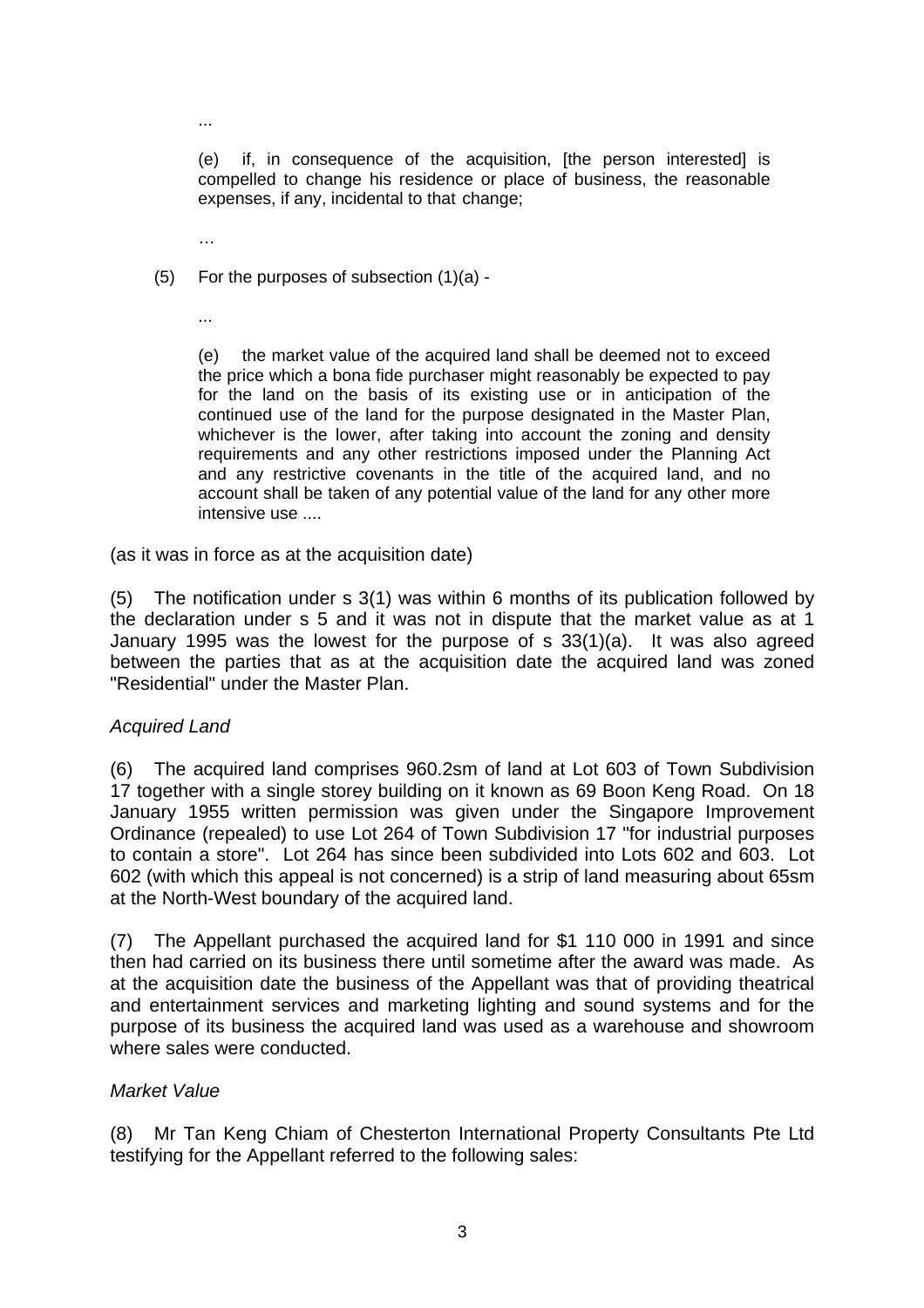| Property                      | Site Area Tenure    |                       | Date     | Price                               |
|-------------------------------|---------------------|-----------------------|----------|-------------------------------------|
| 1 8 Jl Lembah Kallang 1 218sm |                     | 99 yrs fr<br>1 Jul 63 |          | 12 Jun 95 \$4 500 000<br>\$3 695/sm |
| 2 5 Chang Charn Rd            | 1 161.5sm 99 yrs fr | 1 Jan 58              | 3 Oct 94 | \$4 500 000<br>\$3 874/sm           |

Both the properties were single storey detached factories. He made aggregate adjustments of +20.5% for 8 Jalan Lembah Kallang and +30.5% for 5 Chang Charn Road (including in both cases +10% for use) and derived values of \$4 275 266 and \$4 854 358. He concluded that the market value of the acquired land as at 1 January 1995 was \$4 550 000. He valued the acquired land on the basis of the use of the building on it for a "warehouse-cum-showroom". He assumed that a building which was permitted to be used as a warehouse could also be used for a factory but a building permitted to be used for a factory could not be used for a warehouse but there was no basis for such assumption. Mr Tan Keng Chiam obtained a site area rate of \$4 739/sm.

(9) Ms Rachel Ng of Inland Revenue Authority of Singapore testifying for the Collector referred to the following sales:

| Property                                   | Site Area Tenure |                       | Date | Price                               |
|--------------------------------------------|------------------|-----------------------|------|-------------------------------------|
| 1 16 Jl Lembah Kallang 1 199.7sm 99 yrs fr |                  | 1 Nov 64              |      | 12 Feb 96 \$4 000 000<br>\$3 334/sm |
| 2 7 Jl Lembah Kallang                      | 861.5sm          | 99 yrs fr<br>1 Jul 63 |      | 15 Jun 96 \$5 050 000<br>\$5 862/sm |

Both the properties were 2 storey detached factories. She made aggregate adjustments of -46% (including -20% for time or date of transaction) for 16 Jalan Lembah Kallang and -68.5% (including -25% for time) for 7 Jalan Lembah Kallang (and including in both cases -11% for tenure and -5% for use) and derived values of \$1 728 792 and \$1 772 998. She concluded that the market value of the acquired land as at 1 January 1995 was \$1 800 000. She valued the acquired land on the basis of the use of the building on it for a "store" or a warehouse. Ms Ng obtained a site area rate of \$1 865/sm.

(10) Mr Tan Keng Chiam also referred to the transaction relating to 7 Jalan Lembah Kallang. He made aggregate adjustments of -31% (including -30% for time, -11% for tenure and +10% for use) and derived a value of \$3 883 797. Again he valued the acquired land on the basis of the use of the building on it for a "warehouse-cumshowroom". He obtained a site area rate of \$4 045/sm.

#### *Increase In Value By Reason Of "Unlawful" Use*

(11) Mr Tan Hee Joek of counsel for the Collector submitted that the market value of the acquired land should be assessed on the basis of the use of the building on it for a store only as Ms Ng has valued it and not for a warehouse and showroom or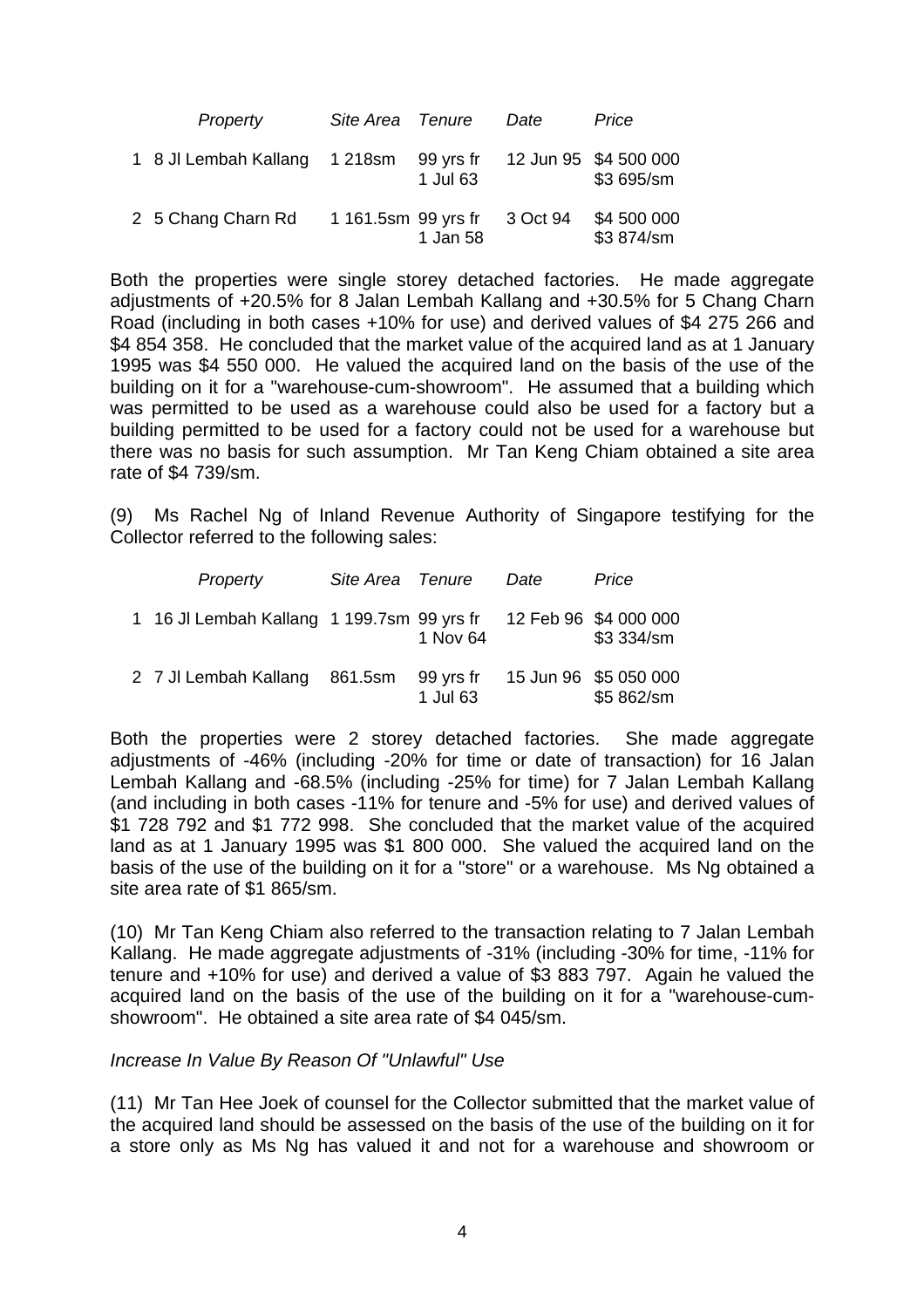warehouse-cum-showroom as Mr Tan Keng Chiam has valued it. He referred to s 33(5)(b) which provides:

(5) For the purposes of subsection (1)(a) -

...

 (b) if the value of the land is increased by reason of the use thereof or of any premises thereon in a manner which could be restrained by any court or is contrary to law ... the amount of that increase shall not be taken into account ....

(12) Mr Tan referred to the Appellant's application for change of use dated 8 November 1993 in which the Appellant stated that the then present use was for "store cum factory" and the evidence that the use to which the acquired land was put by the previous owner was for "bicycle shop and service centre for cars". He submitted that there must have been a "material change of use" after 8 November 1993 or after the Appellant purchased the acquired land in 1991 and the use which involved the making of the material change could be restrained or was contrary to law. He referred to s 10(1) of the Planning Act ("Planning Act (repealed)") as it was in force as at the acquisition date. It is apparent that neither of the two uses identified by Mr Tan involved use for a showroom or for a showroom in conjunction with a warehouse in a warehouse-cum-showroom.

(13) Section 10 of the Planning Act (repealed) provides:

(1) No person shall, without the written permission of the competent authority, develop any land.

...

(8) any person who contravenes subsection (1) ... shall be guilty of an offence ....

and s 12 provides:

(1) In this Part, except where the context otherwise requires, "develop" means to carry out any building, engineering, mining or other operations in, on, over or under land, or the making of any material change in the use of any building or land:

...

(2) For the avoidance of doubt, it is hereby declared that for the purpose of this section -

...

 (c) the use for other purposes of a building or part of a building originally constructed as a dwelling house involves a material change in the use of the building.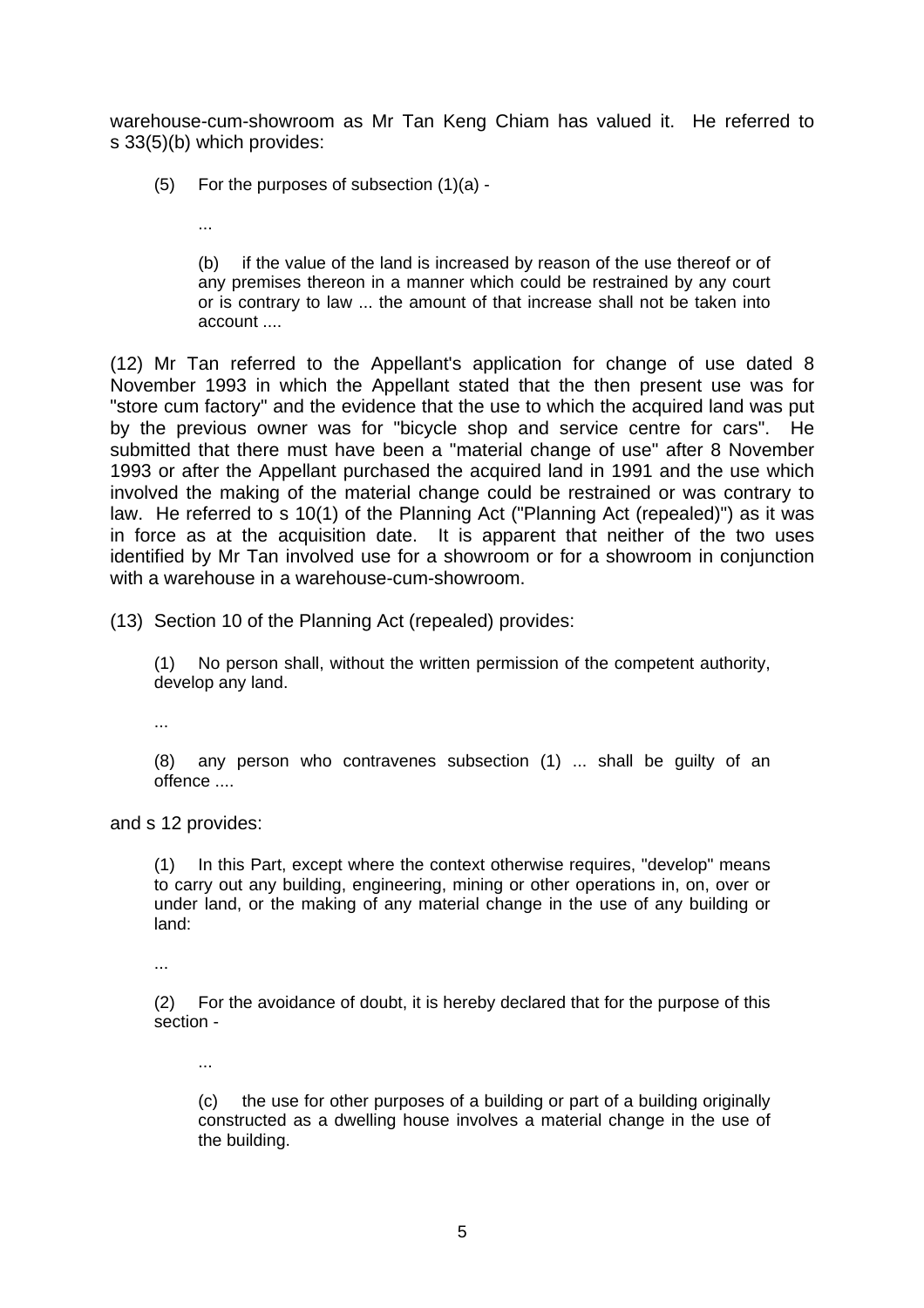The Planning Act (repealed) came into force on 1 February 1960 and "this Part" referred to in s 12 includes s 10.

(14) There is no evidence that the building on the acquired land was originally constructed as a dwelling house or that at any time at all it had been used as such or was fit for use as such. The written permission granted in 1955 was to use the land "for industrial purposes to contain a store" and the building was constructed after the written permission was granted. On the evidence this Board finds that the building on the acquired land was not originally constructed as a dwelling house and accordingly its use by the Appellant for a "warehouse-cum-showroom" does not involve a material change for the purpose of s 12(2)(c) of the Planning Act (repealed).

(15) There is no evidence that the building was or was not used for a showroom or warehouse-cum-showroom at any time before the Planning Act (repealed) came into force but Mr Tan submitted that it was not "crucial" to show the use to which it was put as at 1 February 1960 or immediately before that date and that as long as there was an "unauthorised material change of use" since that date the "unauthorised use" should not be taken into account to determine the market value. Presumably "unauthorised material change of use" was a reference to a change of use for which written permission under s 10(1) of the Planning Act (repealed) had not been granted and "unauthorised use" was a reference to the use to which the building or land was put following the change of use and his submission was that the use in that manner could be restrained by a court or was contrary to law for the purpose of s 33(5)(b) of the Land Acquisition Act. He referred to *Chuan Hoe Engineering Pte Ltd v PP* [1996] 3 SLR 544.

(16) In the *Chuan Hoe Engineering Pte Ltd* case written permission was granted in 1951 to develop a number of shophouses and the second storey of one of these was only approved for residential purposes. It was in fact used as a store and no written permission had been granted for this use or change of use and the court below found that it had been so used since before 1960. The issue was "whether the change of use in this case, *which was made before the Act came into effect*, could be said to be 'in contravention of s 10' of the Act" (italics added). See at p 549. There was clearly no "making of any material change" while the Act was in force and consequently no contravention of s 10 of the Act for making any material change.

(17) The question in this case is whether the value of the acquired land is increased by reason of its use in a manner which could be restrained by any court or which was contrary to law. (For convenience the use of the building or the land in either manner will be referred to as "unlawful use".) Mr Tan Keng Chiam allowed +10% for the difference between use for a factory and use for warehouse-cum-showroom and Ms Ng allowed -5% for the difference between use for a factory and use for a store or warehouse only. Curiously neither of them valued the acquired land on the alternative basis i.e. Mr Tan Keng Chiam on the basis of use for warehouse only and Ms Ng on the basis of use for warehouse-cum-showroom but on the evidence it appears that the value of the acquired land is increased by reason of its use for a showroom or for a warehouse-cum-showroom. The question then is whether its use for either purpose was an unlawful use.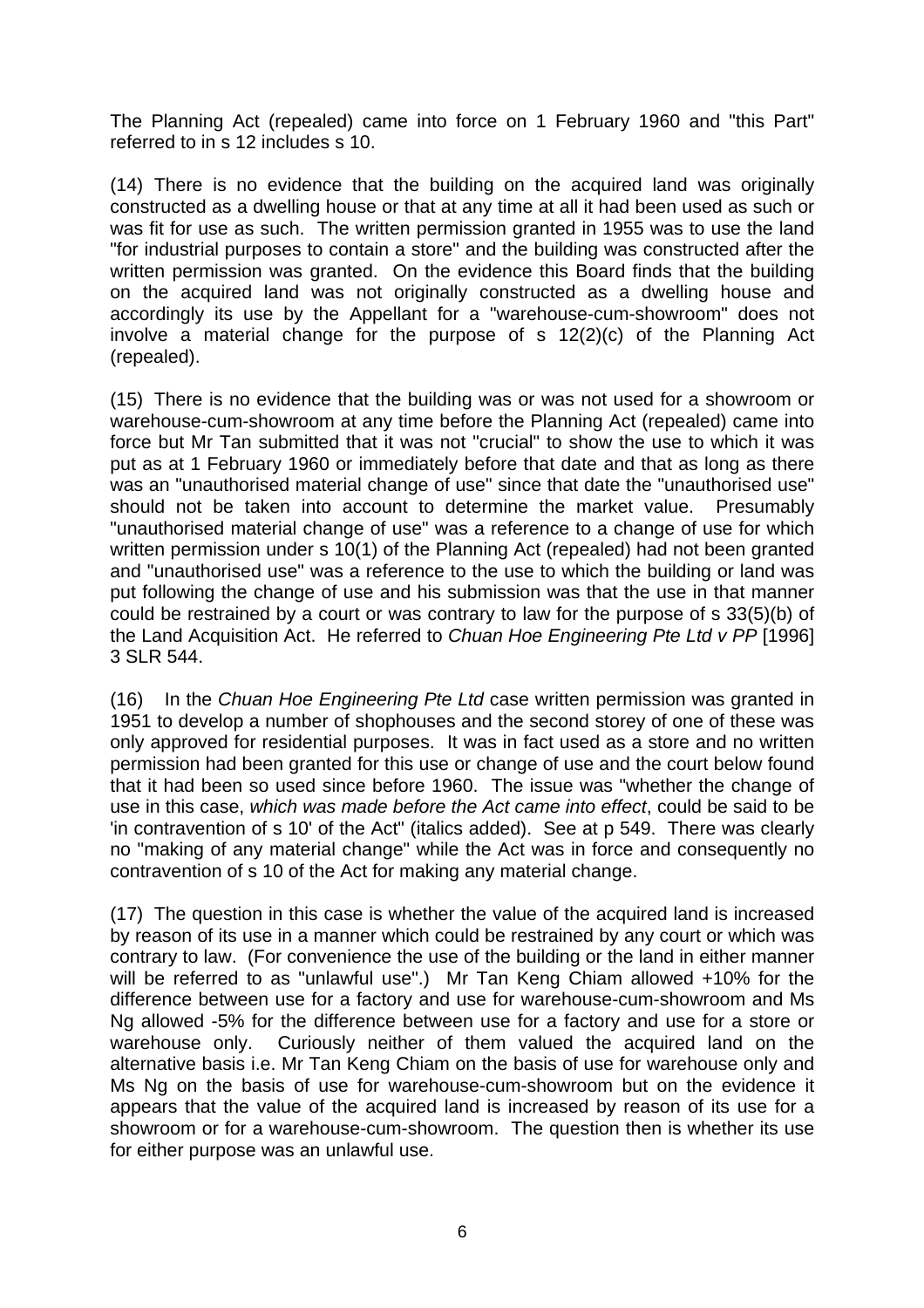(18) There is no evidence as to the use to which the land or the building on it was put ("pre-existing use") immediately before the Planning Act (repealed) came into force. It could have been used for a store or warehouse. It could have been used for a warehouse and also for a showroom or a showroom in conjunction with a warehouse in a warehouse-cum-showroom. That was more than 40 years ago and the ownership of the land has since changed and there were occupiers who had used it other than the previous owner.

(19) It might have been an offence to have used it for one of these purposes under the Singapore Improvement Ordinance (repealed) or under some other ordinance to which this Board's attention has not been drawn but there is no provision in the Planning Act (repealed) to the effect that it was an offence to have so used it before 1 February 1960 or to have continued to so use it after that date. If the pre-existing use included use as a showroom and such use continued into the period current as at the acquisition date then there could not be a change in use after 1 February 1960 and such use will not be an unlawful use for the purpose of s 33(5)(b) of the Land Acquisition Act. It was not contrary to law and there is no reason to think that it could be restrained by any court.

(20) Mr Lim Chek Meng was the managing director of the Appellant when it made the application for the change of use and he signed the application form in November 1993 which contained the statement as to the use of the land. He testified that he did not notice the statement then and that "the building [had] been a showroom cum warehouse". This Board finds that the Appellant did use the building on the land for a showroom in conjunction with a warehouse or as a warehouse-cum-showroom notwithstanding the statement in the application.

(21) The evidence is that Hock Swee Leong & Co were the last occupiers of the acquired land before the Appellant bought it and they carried on the business of selling bicycles and motor car tyres and batteries there. Mr Lim Chek Meng said that he lived down the road and visited the premises and had even bought a bicycle from them. He said he observed that they kept stocks of tyres and batteries within the premises. These goods must have been displayed for potential customers to see along with the bicycles that they dealt in. Part of the building must have been used for the display of goods. It is not disputed that they would have used the building on the land for the storage of their stocks as well and this Board finds that Hock Swee Leong & Co did use the building on the land for a warehouse-cum-showroom.

(22) There is no evidence that there has been a change in use after the Planning Act (repealed) came into force on 1 February 1960 and this Board finds that it has not been proved that the use of the acquired land or the building or any premises on it for a showroom or for a showroom in conjunction with a warehouse in a warehousecum-showroom is a use in a manner which could be restrained by any court or which is contrary to law.

(23) As pointed out above Ms Ng allowed -5% for the difference between a factory and a warehouse but did not say what she would have allowed for the difference between a factory and a warehouse-cum-showroom. Mr Tan Keng Chiam allowed +10% for such difference but in doing so he assumed incorrectly that a building permitted to be used for a warehouse was also permitted to be used for a factory.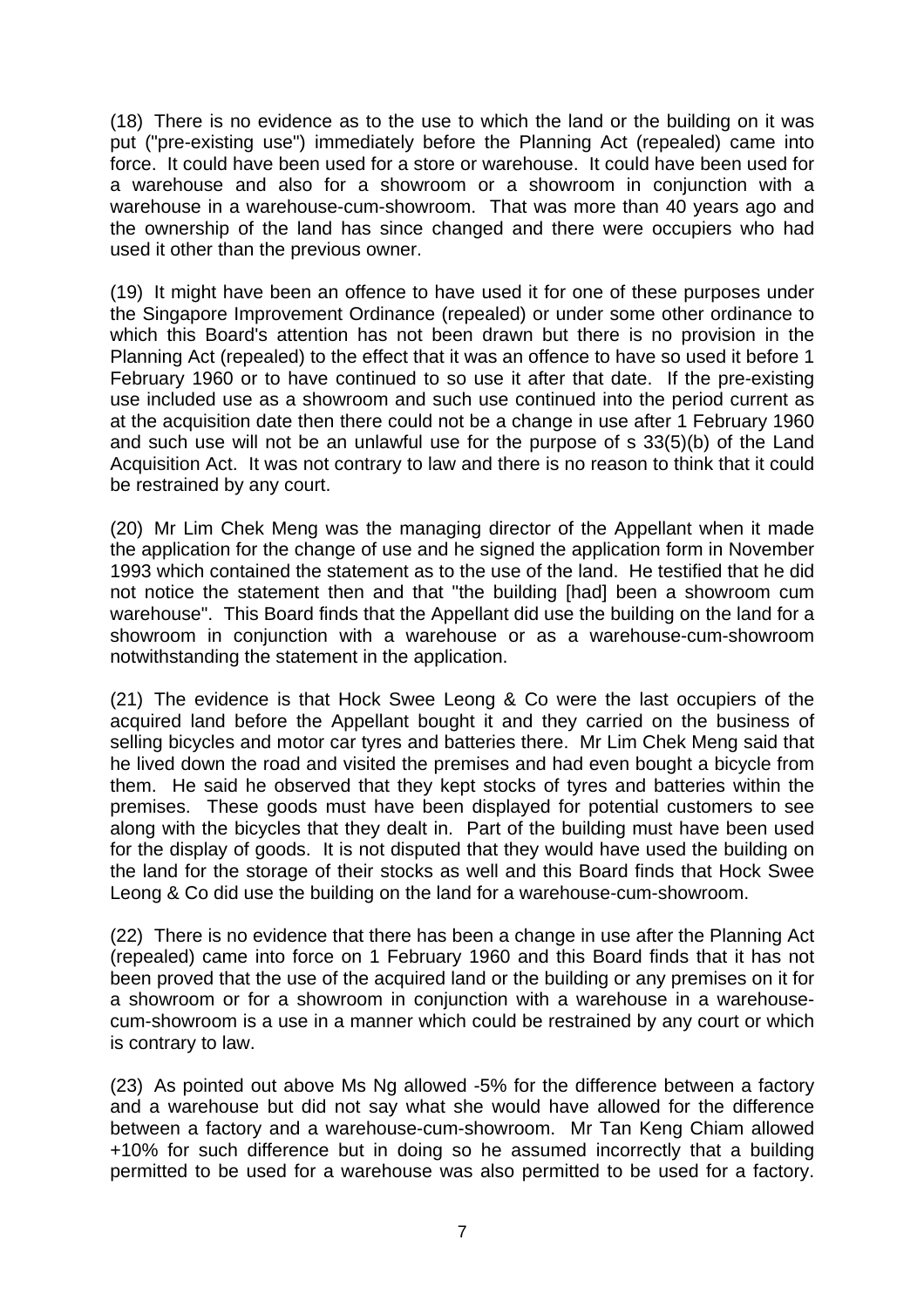Some part of the allowance must be discounted and the other factors referred to by both Ms Ng and Mr Tan Keng Chiam will also be taken into consideration. On the evidence this Board finds that the market value of the acquired land as at 1 January 1995 would have been \$3 000 000 but for the effect of s 33(5)(e) which will now be considered.

# *Master Plan Use Price*

 $(24)$  s 33(5)(e) provides that for the purposes of s 33(1)(a) the market value is deemed not to exceed the lower of two prices which a bona fide purchaser might reasonably be expected to pay for the land. The first is the price expected to be paid "on the basis of its existing use" ("existing use price"). The second is the price expected to be paid "in anticipation of the continued use of the land for the purpose designated in the Master Plan" ("Master Plan use price"). In the circumstances of this case the existing use price is not different from the market value (apart from the effect of this provision) and would be \$3 000 000 and it remains to find the Master Plan use price.

(25) "Master Plan" as defined in the Planning Act (Repealed) includes the written statement. See s 2. Para 8.1 of the Written Statement (To Accompany the Revised Master Plan 1985) which was current as at the acquisition date provides:

8.1 Within the zones shown on the Maps, it is intended that the Competent Authority shall control development in such a manner as to preserve or promote the character of the areas as indicated by the notations on the Maps or on any further development scheme plans as approved from time to time. It is intended that such control shall be exercised by the Competent Authority in accordance with Table 14 in the Appendix to this Statement which indicates, for the various zones, the purpose of which it is intended that:-

(i) buildings/land may be used;

 (ii) buildings/land may be used only subject to special consideration by the Competent Authority;

(iii) buildings/land may not be used.

(26) Table 14 in the Appendix to the Written Statement indicates that for Residential zone the "purpose for which buildings and lands may be used" ("Category 1") is limited only to Detached House, Semi-detached House and Terrace House while the "purpose for which buildings and lands may be used subject to special consideration" ("Category 2") includes Residential Flat, Shop and Petrol Filling Station and Auto Service and the "purpose for which buildings and lands may not be used" includes Warehouse and Godown. No other categories of purposes are indicated in Table 14 and it appears that these three categories are the three categories referred to in Para 8.1.

(27) To "designate a purpose" for the use of land is to indicate a purpose for its use and "use of the land for the purpose designated in the Master Plan" means use of the land for a purpose indicated in the Master Plan. The Master Plan indicates three categories of purposes. Category 3 is clearly inappropriate in the context of an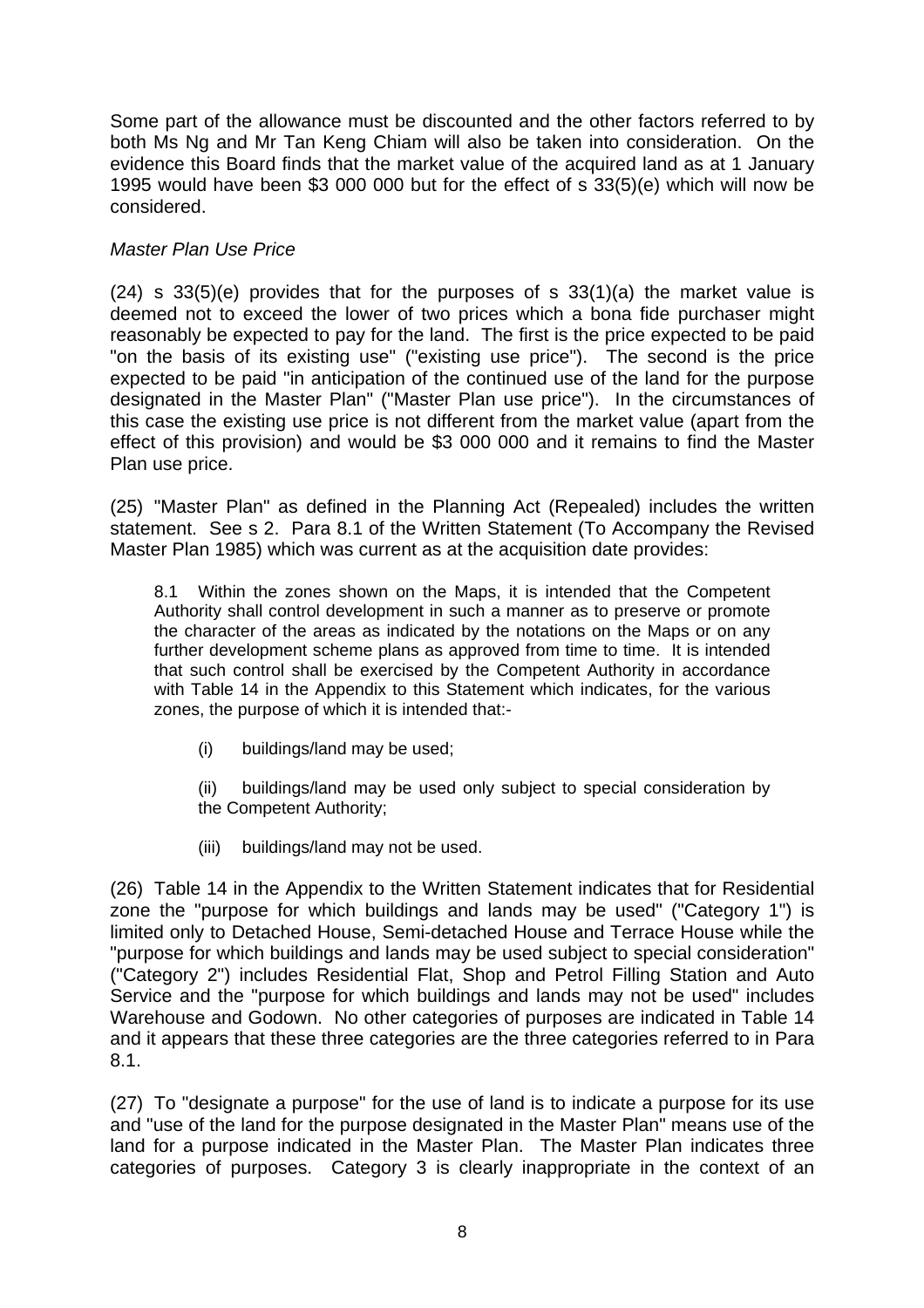inquiry into the price to pay for land to use for that purpose. That leaves only Category 1 and Category 2 as purposes designated in the Master Plan for the use of land.

(28) "in anticipation of the continued use" means in anticipation of the use for the purpose designated in the Master Plan continuing or remaining unchanged. A price that a purchaser may pay in anticipation of any change of zoning or change of purpose for which land may be used is excluded for the purpose of determining the upper limit of the market value for the purposes of s 33(1)(a). This is consistent with the exclusion provision at the end of s 33(5)(e).

(29) At the hearing before this Board Mr Tan Keng Chiam said that the Master Plan use price was \$4 500 000. Ms Rachel Ng said that it was \$912 000. Both of them estimated the Master Plan use price as at 1 January 1995 on the basis of use of the acquired land for the purpose of residential flats. There is no evidence of the Master Plan use price on the basis of use for any other purpose such as shops or a petrol filling station or for any other purpose whether in Category 1 or Category 2. The evidence clearly is that the probable use of the land is for residential flats and on the evidence this Board finds accordingly.

(30) In his written submissions Mr Hwang stated that having made the award of compensation on the basis of the existing use of the acquired land the Collector had made an irrevocable determination that the existing use price was lower than the Master Plan use price and was estopped from changing the basis of his valuation. He referred to Wade, *Administrative Law* (8th Ed) p 236 where there is a reference to certain cases which "illustrate situations in which the court will hold administrative decisions to be irrevocable" and to one of those cases namely *Re 56 Denton Road, Twickenham* [1953] Ch 51.

(31) In *Re 56 Denton Road, Twickenham* Vaisey J said at pp 56, 57:

... the plaintiff's counsel offered for my acceptance the following proposition: that where Parliament confers upon a body such as the War Damage Commission the duty of deciding or determining any question, the deciding or determining of which affects the rights of the subject, such decision or determination made and communicated in terms which are not expressly preliminary or provisional is final and conclusive, and cannot in the absence of express statutory power or the consent of the person or persons affected be altered or withdrawn by that body. I accept that proposition as well founded and applicable to the present case.

(32) The War Damage Act 1943 provided for claims to be made by the owner of property damaged by enemy action and for payment to be made on a "total loss" basis or a "cost of works" basis and for the War Damage Commission to determine the kind of payment to be made. The Commission was also empowered to make a cost of works payment in certain cases notwithstanding that the damage involved total loss. A claim having been made the Commission first communicated its determination to the owner that a cost of works payment would be made and later purported to revoke its determination and to make a total loss payment which was substantially less. It was held that by the first determination the Commission had determined finally and irrevocably that the damage suffered by the owner was one for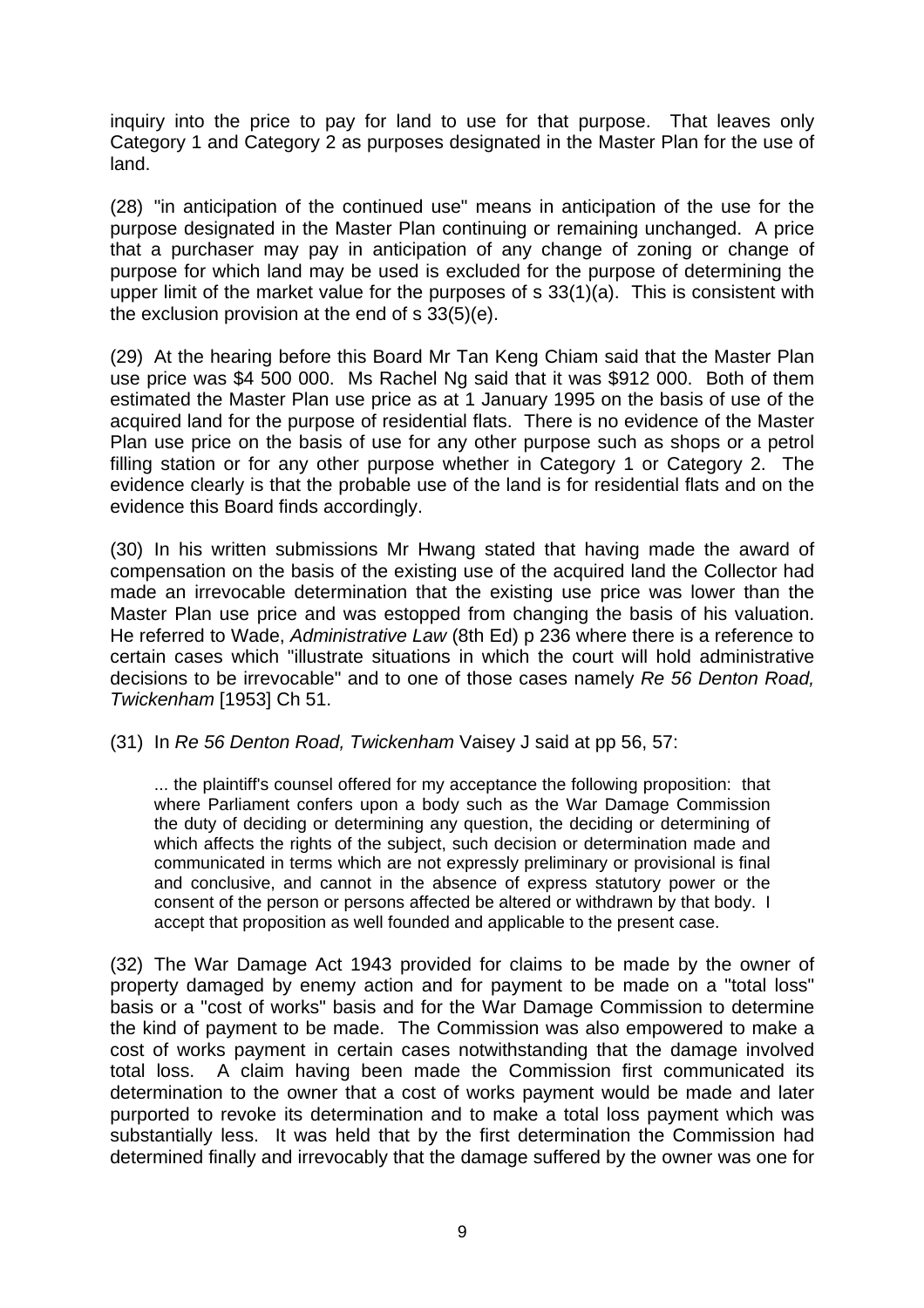which a cost of works payment ought to be awarded. There was no provision for an appeal under the 1943 Act.

(33) *Re 56 Denton Road, Twickenham* is clearly distinguished. It was for the Commission to determine what kind of payment to make. It had power to award a cost of works payment in certain cases even if the damage involved total loss. It had made a determination and there was no provision enabling it to review its own determination or to alter or withdraw it. It was for the Commission to make the determination and it had done so and there was no provision for an appeal from its determination.

(34) The scheme under the Land Acquisition Act is quite different. Under s 10 the Collector inquires into the value of the acquired land and certain other matters and after the conclusion of the inquiry makes an award of the "compensation which in his opinion should be allowed for the land". The award will also deal with other matters which are not relevant for the present purpose. s 15 provides that in determining the amount of the compensation the Collector shall take into consideration the matters mentioned in s 33 and shall not take into consideration the matters mentioned in s 34. Section 11(1) provides:

The Collector's award shall, except as hereinafter provided ... be final and conclusive evidence as between the Collector and the persons interested ... of the ... value of the land ....

(35) Section 23 provides that any interested person who is aggrieved by an award made under s 10 may appeal to this Board and s 27(3) provides:

The Board may, after hearing an appeal, confirm, reduce, increase or annul the award or make such order thereon as to it may seem fit.

Section 33(1) which has been set out above provides for the matters to be taken into consideration by the Board in determining the amount of compensation and s 34 provides for the matters which shall not be taken into consideration.

(36) Section 35 provides:

(1) Where the [Appellant] has made a claim to compensation ... the amount awarded to him shall not exceed the amount so claimed or be less than the amount awarded by the Collector under s 10.

(2) Where the [Appellant] has refused to make such a claim, or omitted without sufficient reason ... to make such a claim the amount awarded by the Board may be less than and shall in no case exceed the amount awarded by the Collector.

(3) Where the [Appellant] has omitted for a sufficient reason to make such a claim, the amount awarded to him by the Board may be less than or may exceed the amount awarded by the Collector.

The compensation awarded by the Board may be less than that awarded by the Collector where the appellant has omitted to make a claim whether or not he has a sufficient reason but in this case the Appellant has made a claim and subsections (2) and (3) do not apply.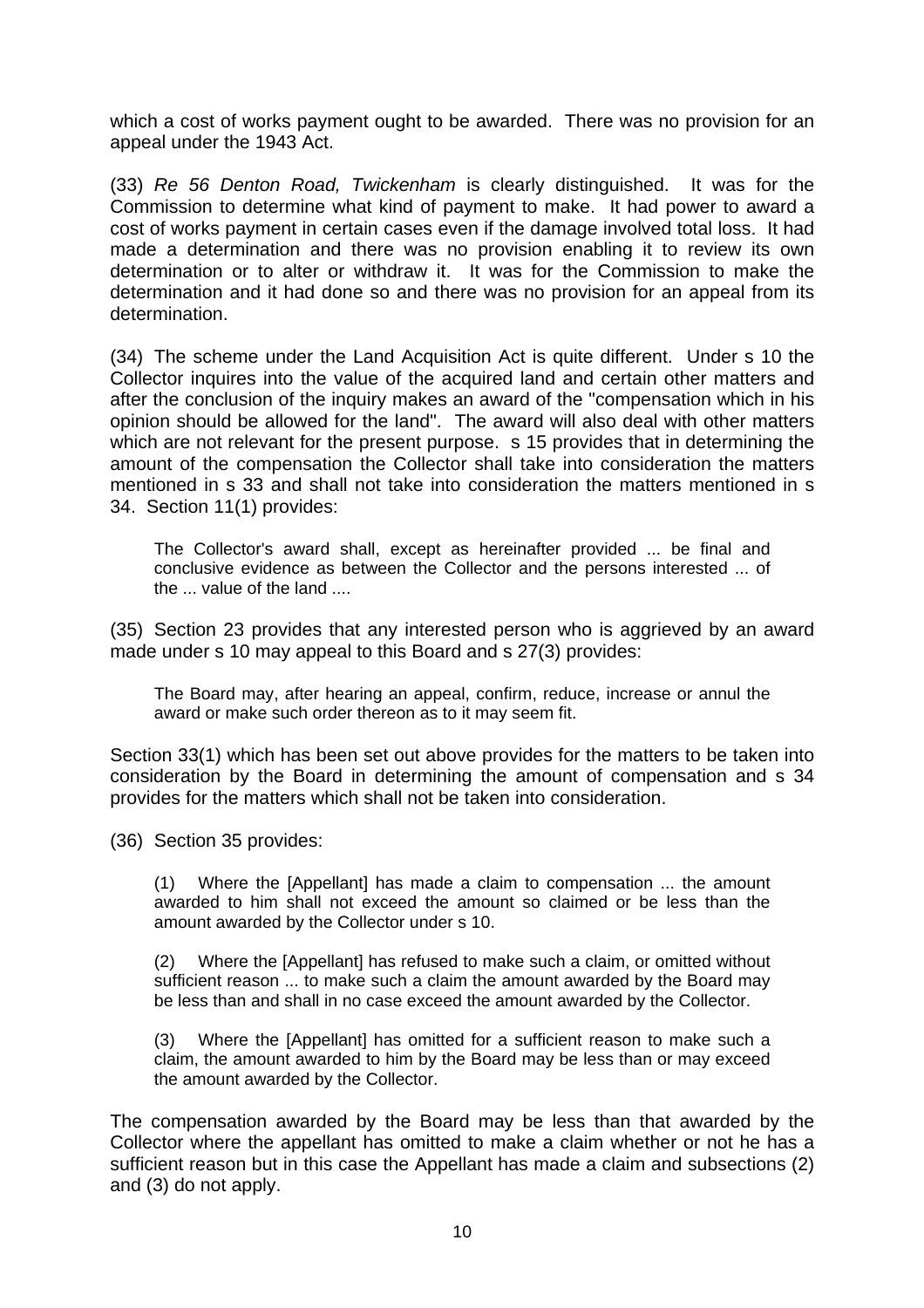(37) Where there is an appeal the award of the Collector is clearly not final and not conclusive evidence of the value of the acquired land as between the parties under s 11. The Board has to determine the amount of the compensation and for this purpose it has to take into consideration the market value under s 33(1)(a) (and the other matters set out in paras (b) to (f) of s 33(1)) and the effect of other provisions such as s 33(5)(b) and s 33(5)(e). The Board has to find the existing use price and the Master Plan use price (or the Development Baseline use price where the acquisition date is 1 April 1998 or a date after that) and to find the market value of the acquired land which shall be deemed not to exceed the lower of these two prices.

(38) It would be wholly inconsistent with the scheme of the Act and these provisions in particular to hold that the Collector's determination that the existing use price is lower than the Master Plan use price (if he has in fact made such a determination) is irrevocable and thus binding on this Board or that he is estopped from changing the basis of his valuation. It is not even his valuation. He takes into consideration the market value. The valuation is that of an expert witness whose evidence he has received for the purpose of his inquiry. The circumstances are in material respects different from those in *Re 56 Denton Road, Twickenham* and in the other cases referred to in Wade, *Administrative Law* (8th Ed). In the decision of this Board it is open to this Board to find if the evidence so warrants it that the Master Plan use price is lower than the existing use price and that the market value shall not exceed the Master Plan use price.

(39) Mr Tan Keng Chiam referred to sales of freehold development sites in Geylang and derived a plot ratio rate of \$7 110/sm. He made aggregate adjustments of -35% for certain differences including an adjustment of -25% for tenure to convert the rate for freehold land to that for leasehold land with about 50 years left as at the acquisition date. He derived a plot ratio rate of \$4 622/sm for the acquired land which has a site area of 960.2sm and for which he attributed a plot ratio of 2.8 and concluded that the capital value was \$4 500 000. The underlying assumption is that the acquired land will be developed for residential flats and that the residential flats will have a certain market value. There is no direct evidence as to the market value of a leasehold residential flat with about 50 years left (or less when the development is completed). -25% was what Mr Tan Keng Chiam obtained by looking up what is commonly referred to as Bala's Table.

(40) Mr Tan Keng Chiam also used an alternative approach. He used the residual method. He assumed a development for residential flats with an aggregate net floor area of 2 262.423sm with a market value of about \$5 382/sm which after allowing for development and other costs and charges and a profit of 10% would yield a residual land value of \$4 424 679. He assumed that the leasehold term would be extended to 99 years from the date of the development and he allowed a charge for it. Under cross examination his evidence was:

Q ... if the Government does not permit such top-up, would your analysis still hold – would any developer conceivably develop this as residential apartments?

A No, in a general sense, no.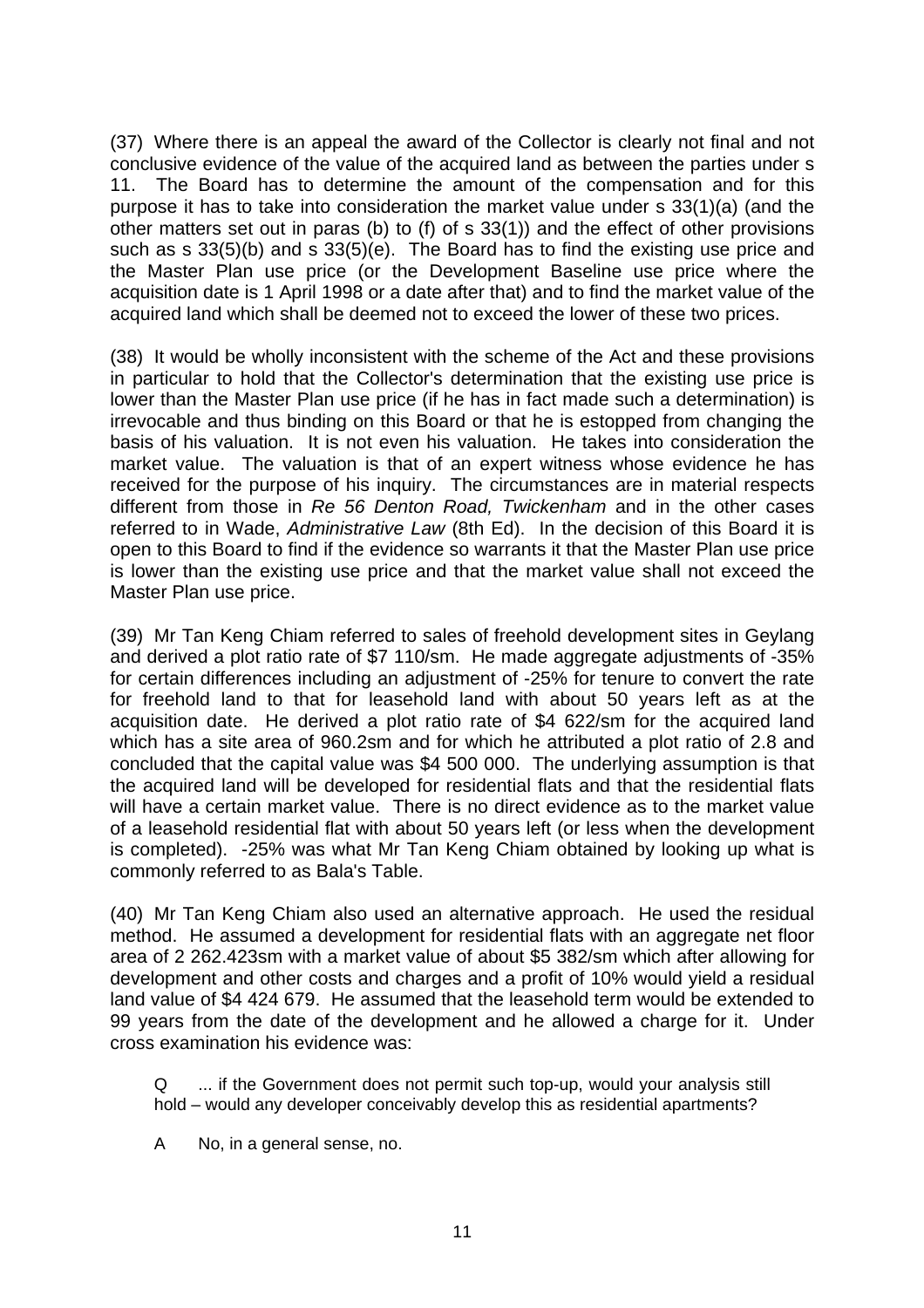If the leasehold term is not extended there would be less than 50 years left and what a bona fide purchaser might reasonably be expected to pay for the land might well depend on his assessment of the likelihood of a "top-up".

(41) Ms Ng referred to a sale of a freehold development site at St Francis Road from which she derived a plot ratio rate of \$2 094/sm. She made aggregate adjustments of -75% for certain differences including an adjustment of -60% for tenure and derived a plot ratio rate of \$523/sm. Assuming the maximum achievable plot ratio was 1.8 and making an adjustment of +10% for this she derived a plot ratio rate of \$576/sm. She concluded that the value was \$995 058. Using data obtained from the sale of a development site at Moonstone Lane she estimated a value of \$828 380 giving an average of \$912 000 from the two transactions. The underlying assumption here is the same - that the acquired land will be developed for residential flats and that the residential flats will have a certain market value.

(42) Ms Ng made an allowance for tenure of -60% which she derived from an analysis of sales of two leasehold properties in Jalan Uji with 51 and 52 years left and sales of two freehold properties in nearby Chestnut Avenue. All the four properties were single storey detached residential houses. She was unable to find sales of leasehold residential flats with comparable remaining years left.

(43) Assuming that the maximum permissible plot ratio of 2.772 could be achieved Ms Ng said that she derived a value of \$1 253 774 from the St Francis Road transaction. This transaction involved a development achieving a plot ratio of 2.772 also but she made an adjustment of -10%. She explained that in making this adjustment she took into account the higher construction costs per unit of floor area and the lower ratio of net saleable area to gross floor area resulting from such a development of the acquired land. From the Moonstone Lane transaction she derived a value of \$1 084 350 for an average of \$1 169 000 from the two transactions.

(44) Ms Yap Pek Ching a Planner with Urban Redevelopment Authority testifying for the Collector said that there was no height restriction for the site of the acquired land. She also said that for a 12 storey building a buffer of 7.6m from Boon Keng Road and Bendemeer Road and a set-back of 8m from the boundary on the "landward" side were required. It is apparent that this would leave a footprint of only about 144sm or a maximum gross floor area of 1 728sm which would achieve a gross plot ratio of only about 1.8. It is apparent that to achieve a gross plot ratio of 2.772 which is the maximum permitted for that site it would have to be developed to a gross floor area of about 2 662sm or to a height of 18 storeys on a footprint of 144sm or 18 small flats one on each floor. This would result in higher construction costs and a lower ratio of net saleable area to gross floor area as Ms Ng said.

(45) This Board finds on the evidence:

(a) that the Master Plan use price determined in accordance with s 33(5)(e) is lower than the existing use price determined also in accordance with s 33(5)(e);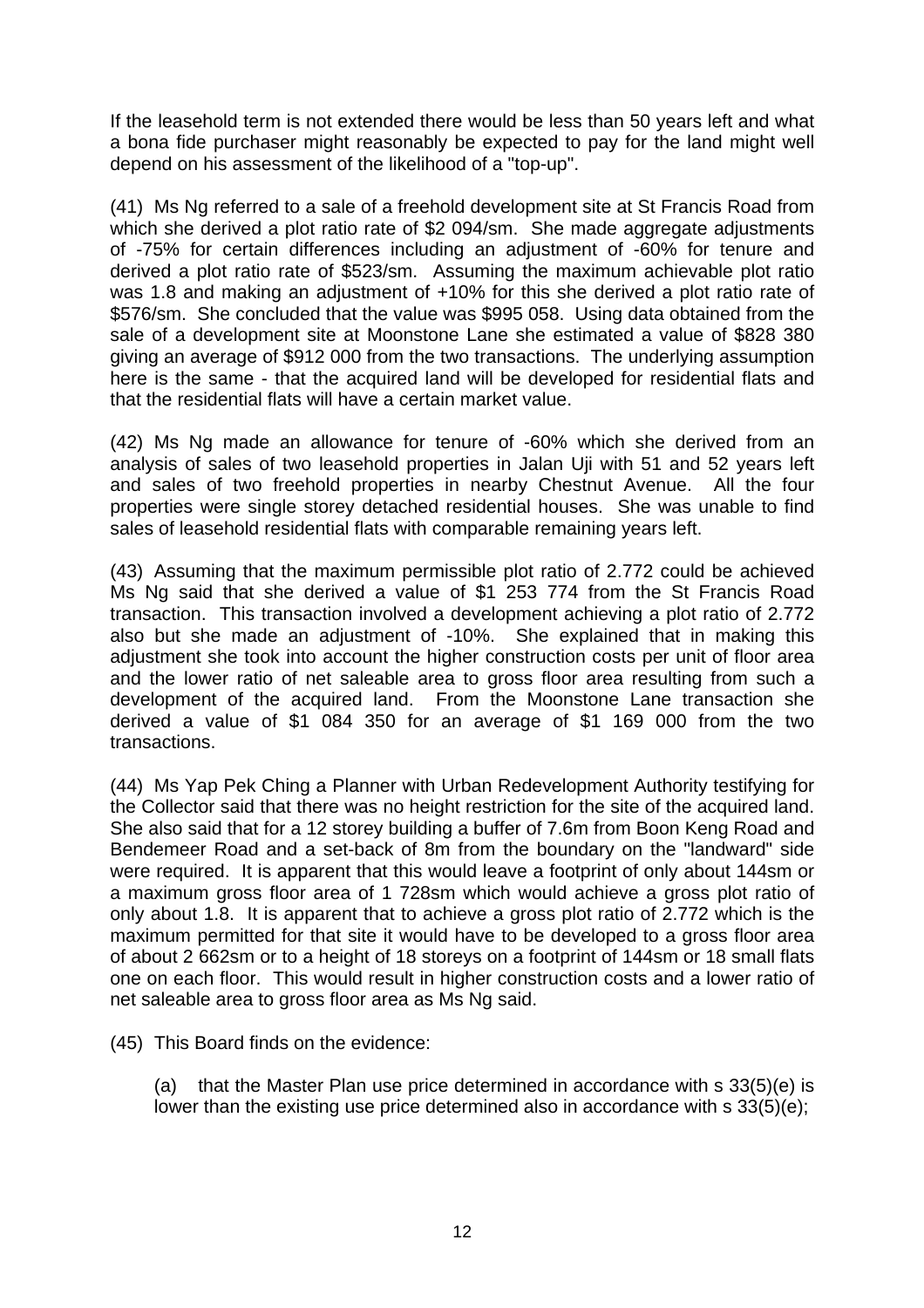(b) that the Master Plan use price as at 1 January 1995 does not exceed \$912 000 and accordingly for the purposes of s 33(1)(a) the market value of the acquired land as at 1 January 1995 shall be deemed not to exceed \$912 000.

# *Reasonable Expenses*

(46) The Appellant's claim is for reasonable expenses incidental to a change of place of business under s 33(1)(e) and there is no claim for damage for what may be conveniently called injurious affection under s 33(1)(d) or for any other loss, expense or damage. No part of the cost or expenses claimed has been paid or incurred by the Appellant and this is not in dispute. Mr Robert Chan of Jones Lang LaSalle testifying for the Appellant said in his report dated 14 March 2001 that "taking into consideration the monumental task in dismantling, moving, re-installing the equipment, as well as the renovation and preparation of the intended destination premises" he was of the opinion that the cost of re-siting the equipment for an identical business would be \$800 000.

(47) Mr Chew Guan Seng Phillip testifying for the Collector said that he inspected the acquired land with a view to providing a quotation on the cost of re-locating the business of the Appellant to a new place of business. Including "dismantling of the equipment on site by qualified technicians, packing, transportation to a new place of business, and re-installing of the equipment by qualified technicians" he estimated that the re-location cost should not exceed \$95 000. He referred to a quotation he received.

(48) There is no evidence that any part of the equipment referred to by Mr Chan and Mr Chew has been dismantled or transported to any premises for the continuation or resumption of the business of the Appellant or for any other purpose at all. There is no evidence of the market value of the very large number of items comprised in the equipment. There is no evidence that any consideration has been given as to which of the items should be transported or which should be sold or otherwise disposed of.

(49) The award was made on 31 January 1997 and the compensation was paid to the Appellant as to 20% on 23 June 1997 and as to the balance on 24 September 1998. Some time between the payment of the balance and 9 October 1998 the Collector took possession of the acquired land and offered the Appellant a temporary occupation licence from 9 October 1998 to 31 July 1999 at \$1 500 a month. The Appellant did not accept the offer and did not pay for the occupation of the acquired land because it could not afford to pay \$1 500 a month for rent or licence fees although it left its property there and retained the keys to the building on it.

(50) The last annual return filed by the Appellant in compliance with the Companies Act was dated 12 June 1997 which was stated to be the date of its last annual general meeting at which its financial statements made up to 30 June 1995 were laid before its shareholders and no financial statements for any period since that date have been prepared and the Appellant is in default of the provisions of the Companies Act in relation to its financial statements among other matters.

(51) The only shareholders of the Appellant are Mr Lim Chek Meng who holds 100 000 shares of \$1 each and his wife who holds 50 000 shares of \$1 each. Mr Lim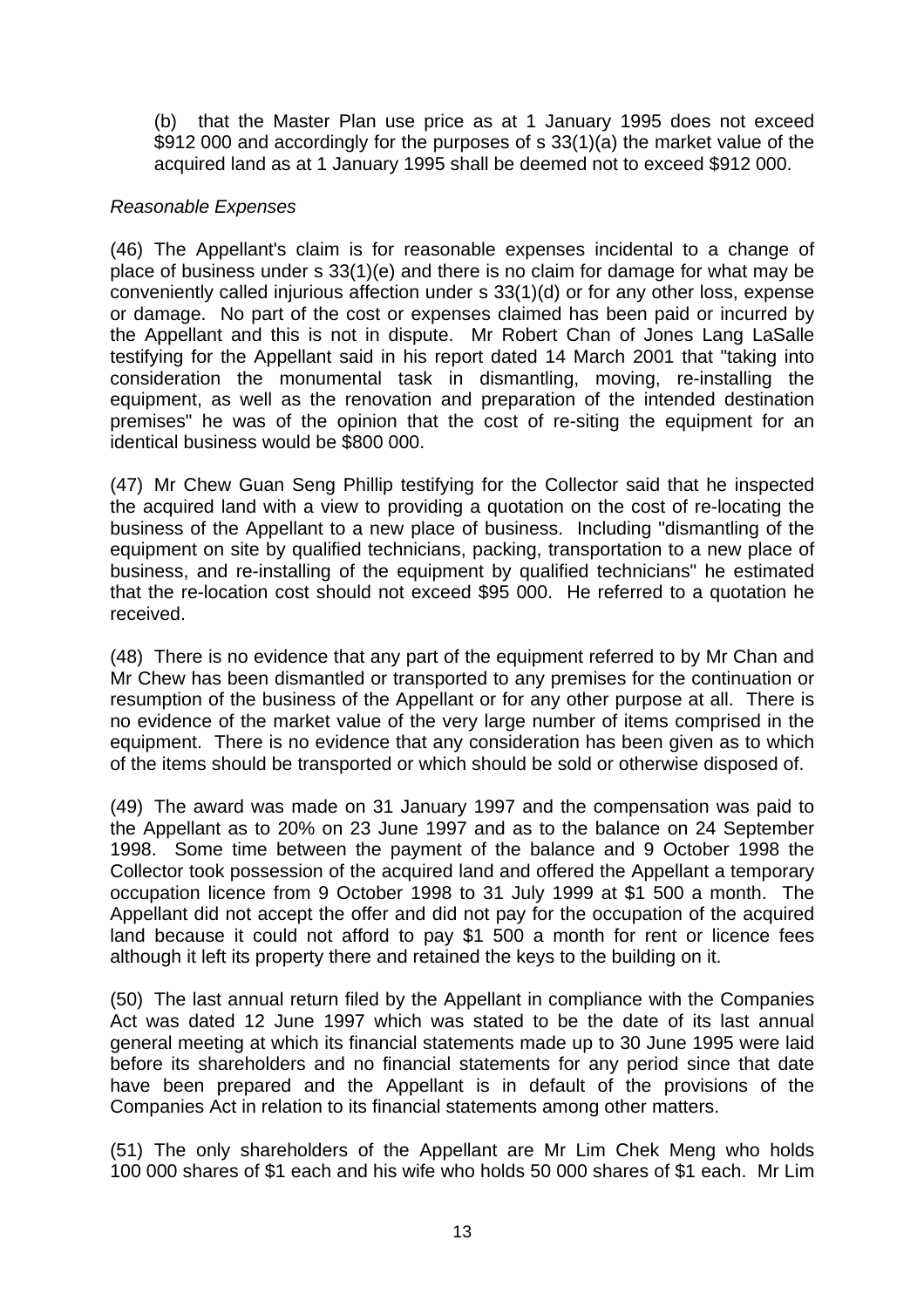Chek Meng who was the managing director of the Appellant is an undischarged bankrupt and has ceased to be a director. The only remaining director is his wife and there is no evidence that another director has been appointed.

(52) Mr Lim Chek Meng cannot be a director or take part in or be concerned in the management of the Appellant without leave of court or the written permission of the Official Assignee. He has not obtained any such leave or written permission and there is no evidence that he has made any application for such leave or written permission.

(53) Testifying for the Appellant Mr Lim Chek Meng said that the Appellant made a profit of about \$200 000 in 1996 and about the same level of profit in 1997 but from 1998 it has suffered losses at increasing levels each year. When he was giving evidence he said he did not know the date to which the financial statements of the Appellant were made up and he was referring to the calendar year in each case. From October 1998 the Appellant employed no staff.

(54) Mr Lim Chek Meng also said that the liabilities of the Appellant included more than \$1 500 000 still due to a bank after it had been paid \$1 800 000 which the Appellant had previously received for compensation. The bank is a secured creditor. The liabilities are further secured by personal guarantees of Mr Lim Chek Meng and his wife. He said that the Appellant also owed "a few hundred thousand dollars" to others and its assets included "a few hundred thousand dollars" in debts due to it. He said a number of the debtors were overseas based and were unable to pay in view of the regional economic crisis.

(55) The last audited statutory financial statements show that for the financial year ended 30 June 1995 the Appellant made a modest profit of about \$16 000 compared to a loss of about \$65 000 for the previous year and the accumulated losses amounted to about \$189 000. As at 30 June 1995 the current liabilities exceeded the current assets by about \$538 000. The current assets amounted to about \$2 237 000 and included more than \$1 000 000 as "amount due from directors" which Mr Lim Chek Meng said was the aggregate of the debts due from him and his wife. The fixed assets amounted to about \$1 106 000 and included substantially the Appellant's interest in the acquired land and the non-current liabilities amounted to about \$607 000.

(56) As at 30 June 1995 the issued capital of the Appellant had been totally lost and its total liabilities exceeded its total assets. This was so even without making any provision for the "amount due from directors" of more than \$1 000 000 and the amount due from trade debtors. Without additional capital or other financial support the Appellant was insolvent and was in no position to continue its business.

(57) There is no evidence that any further capital or other financial support is or has been made available to the Appellant. A creditor for about \$70 000 filed a petition on 23 May 2000 for the compulsory winding up of the Appellant on the ground that it is insolvent and the petition is pending. A bank creditor is still owed more than \$1 500 000 after it has been paid the amount of the compensation awarded by the Collector for the acquisition. Mr Lim Chek Meng and his wife are guarantors and he is an undischarged bankrupt and they owe the Appellant more than \$1 000 000.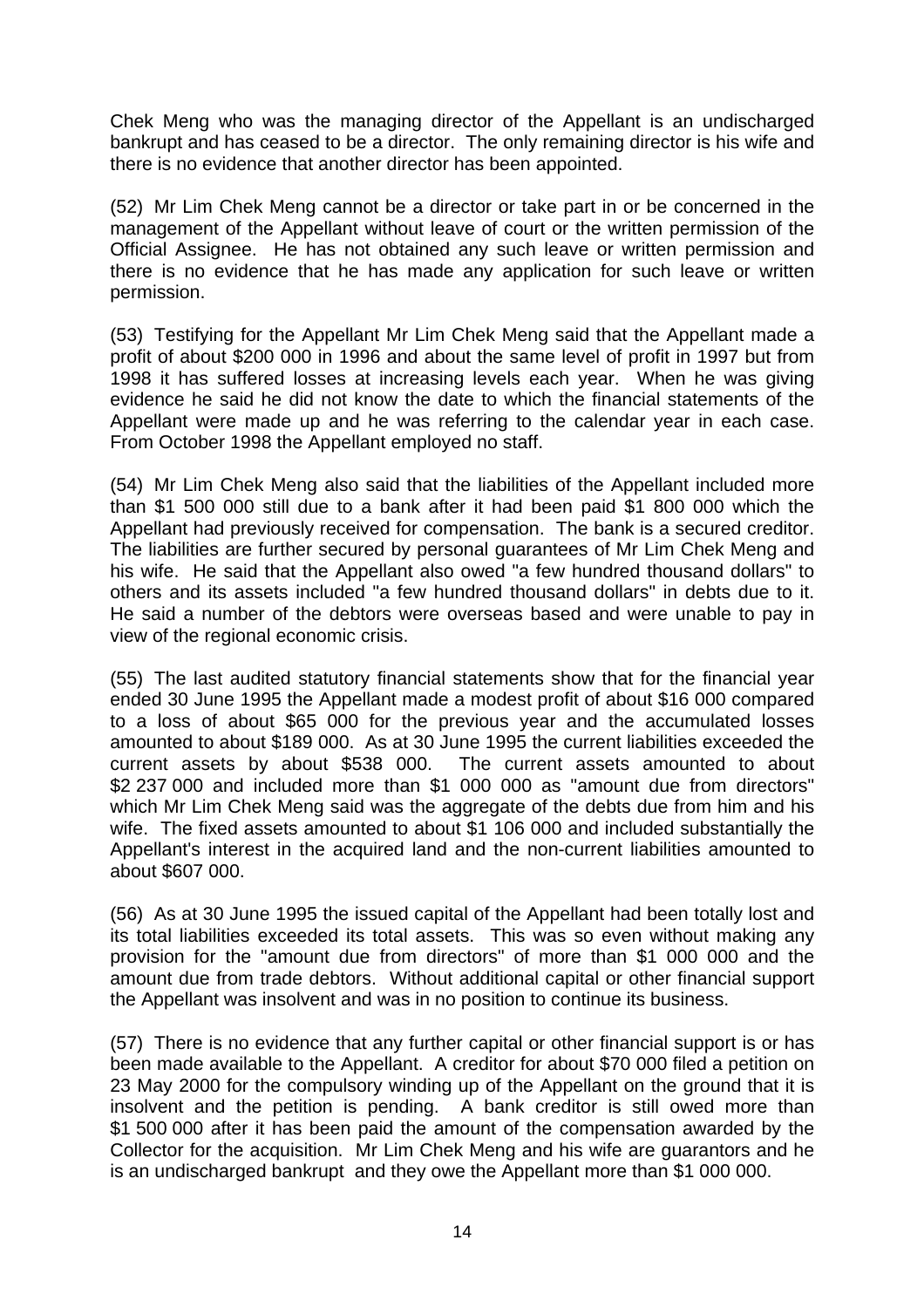(58) The Appellant has not secured premises for the continuation or the resumption of its business or for any business at all. In his report dated 14 March 2001 Mr Chan referred to certain premises at Central Warehouse to which the Appellant was proposing to move. The Appellant has not ascertained if its business existing as at the acquisition date namely that of providing theatrical production and entertainment services and marketing of lighting and sound systems can be carried on at the Central Warehouse premises and whether the Central Warehouse premises can be used as a warehouse and showroom where sales are conducted. There is no evidence that such business can be carried on there or that the premises can be used for that purpose.

(59) Mr Chan said that the rent for the Central Warehouse premises was \$22 000 a month (at about \$2.50 per square foot per month) or \$264 000 a year. This is well in excess of the yearly profit for each of the last two years when the Appellant made a profit as Mr Lim Chek Meng claimed. He said that the Appellant could afford to pay \$22 000 a month to rent premises for it to carry on business but there is no evidence of any additional capital or other financial support being available to the Appellant for it to do so.

(60) This Board finds on the evidence:

(a) that the Appellant has not changed its place of business;

(b) that by the acquisition date the Appellant was unable to carry on its business and it has no real intention of doing so and there is no real likelihood that it will resume its business;

(c) that by about October 1998 the Appellant's business which was until some time previously carried on at the acquired land was effectually extinguished;

(d) that the Appellant has no real intention of changing its place of business and there is no real likelihood that it will do so;

(e) that the Appellant has no real intention of incurring any part of the cost or expenses claimed or any other cost or expenses as incidental to a change of place of business and there is no real likelihood that it will do so;

(f) that a reasonable businessman in the position of the Appellant would not secure the Central Warehouse premises or any other premises at about the same rent to resume the business there or relocate his business there and if the cost or expenses claimed by the Appellant were incurred as incidental to the change of place of business they would not be reasonable; and

(g) that the Appellant is not compelled to change its place of business in consequence of the acquisition and the cost and expenses claimed are not incidental to such change.

*Decision*